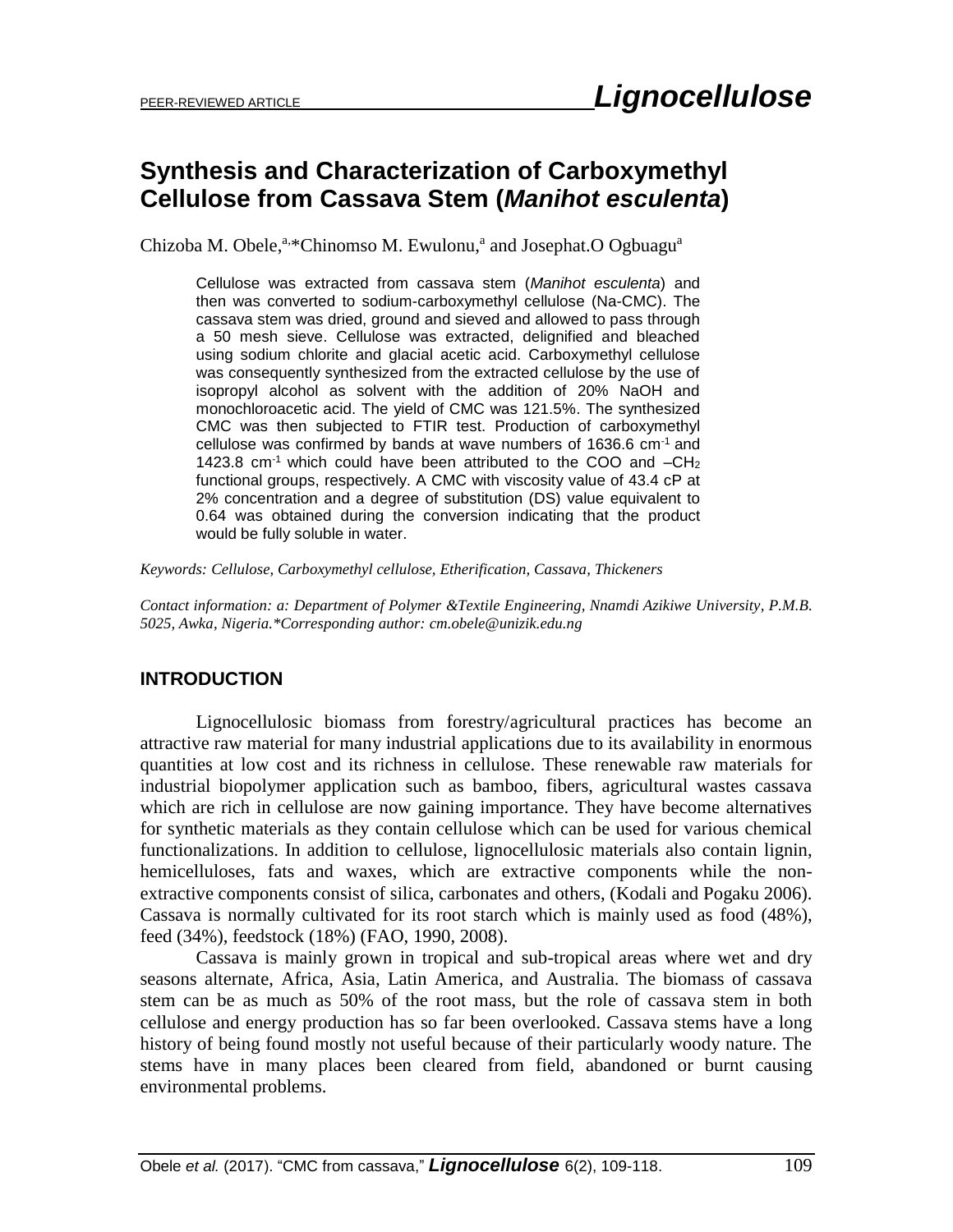Studies on maximizing the use of existing waste in energy production are therefore of importance (Parclack *et al.* 2006).

The chemical fictionalization of cellulose is aimed at altering properties which can be used for different purposes including producing different derivatives of cellulose which are useful in many applications, Varshney et al. 2011. These cellulose derivatives are grouped according to the process and substituent; esters (cellulose acetate through esterification) and ethers (carboxymethyl cellulose and cyanoethyl cellulose through etherification).

Water-soluble cellulose derivatives exhibit useful properties of thickening, thermal gelation, surfactancy, film formation, and adhesion. Further they are kinetically and thermodynamically more stable and appear easy to prepare and characterize. With these characteristics, they merit applications such as pharmacy, cosmetics, food, oil drilling, paper, paint, textiles, construction, and adhesives.

Among cellulose derivatives, cellulose ethers constitute the only food-allowed group of modified celluloses. Purified CMC is a white to cream coloured, tasteless, odourless, free-flowing powder. Various work has been done on CMC by (Togrul *et al.* 2003; Adinugraha *et al.* 2005; Pushpamalar *et al.* 2006; Isreal *et al.* 2008; Bono *et al.* 2009; Onigbide *et al*. 2015). There has not been any report on the synthesis of carboxymethyl cellulose using cellulose from cassava stem. However, cassava stem has been converted to ethanol (Klinpratoom *et al.* 2014).

The present work aims at reducing waste of cassava stem by the extraction of the cellulosic component. The obtained cellulose was used to synthesize carboxymethyl cellulose by the use of isopropyl alcohol as solvent and monochloroacetic acid with sodium hydroxide. The solvent helps to swell up the cellulose thereby allowing miscibility and accessibility of the etherifying reagent to the reaction center of the cellulose chain (Barai *et al.* 1997).

#### **EXPERIMENTAL**

#### **Materials**

Cassava stem supplied from Faculty of Agriculture, Nnamdi Azikiwe University, Awka, Nigeria was used in this study. Glacial acetic acid, sodium chlorite salt, sodium hypochlorite salt, sodium hydroxide, Isopropyl alcohol (Isopropanol), monochloroacetic acid, methanol and ethanol were of analytical grade and were used as received.

#### **Methods**

#### *Extraction of cellulose from cassava stem*

Cassava stem chips were air and oven dried and then ground into powder. It was then sieved to a particle size of 300 microns. The delignification of cassava stem powder (CSP) was done according to a modified method outlined by (Kumar *et al.* 2013), which was based on acid-chlorite treatment.

10g of the dried cassava stem powder was placed in a beaker and 160ml of tap water was added to it (ratio of 1g CSP to 16ml of water). Afterwards, 15g of sodium chlorite was added to the mixture  $(1.5g \text{ NaClO}_2/g \text{ CSP})$ . 120ml of Glacial acetic acid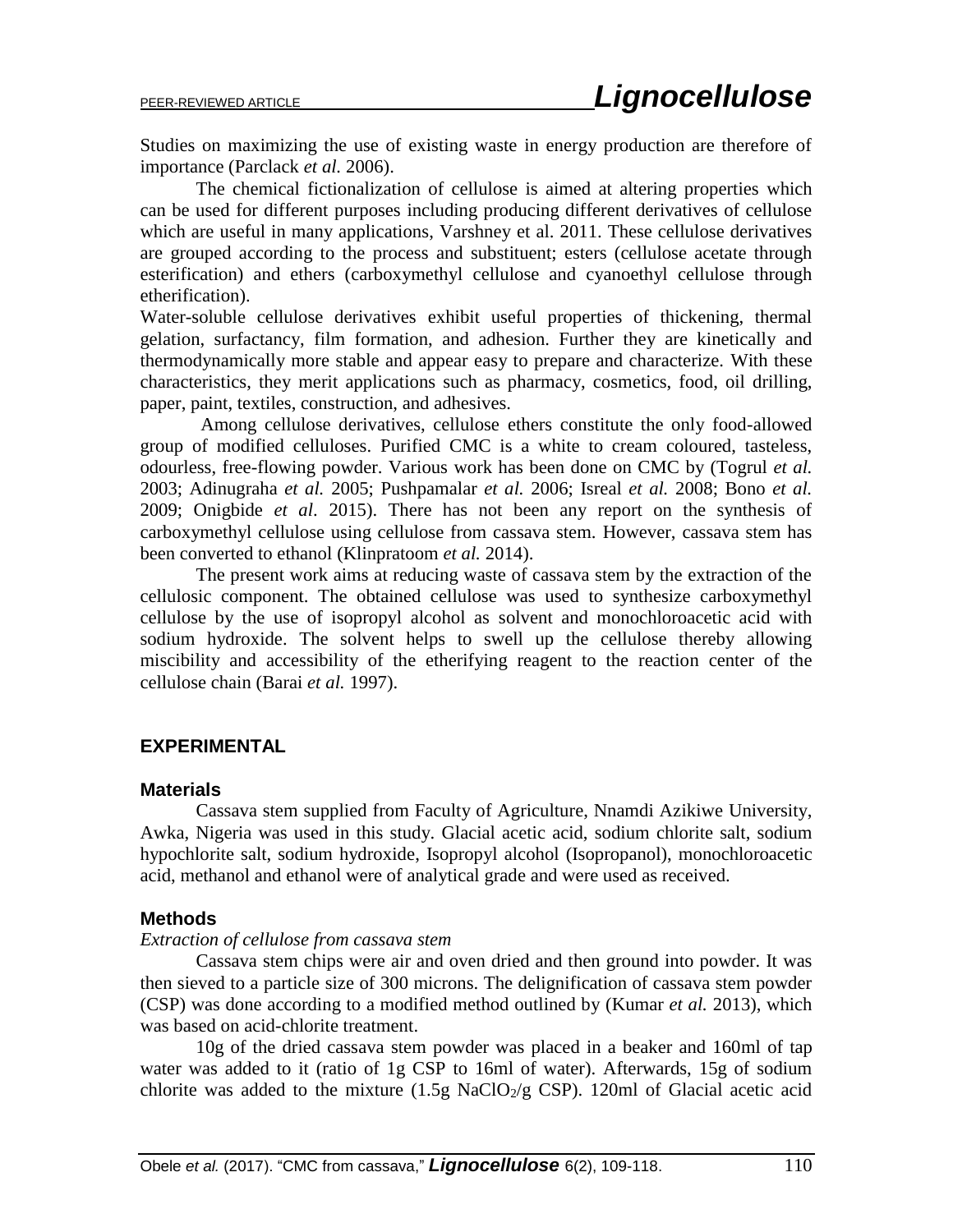(12ml CH3COOH/g CSP), was added slowly with continuous stirring. The beaker was covered with aluminum foil and the mixture was then heated on an open water bath which was set at  $70^{\circ}$ C. The same quantities of NaClO<sub>2</sub> and CH<sub>3</sub>COOH were then added to the mixture at 45-minute intervals for 3 hours. After 3 hours, the beaker containing the mixture was removed from the water bath. The mixture was sieved using a fabric sieve of approximately 150 micron, and the residue was thoroughly washed with tap water until neutral pH was obtained. The resulting white residue which is the delignified CSP, was then oven dried at  $105^{\circ}$ C and stored in a cool dried container. This procedure was repeated with different CSP weights as 15g, 20g, and 25g.

#### *Physicochemical analysis of cassava stem powder (CSP)*

The following proximate analysis was carried out on the cassava stem powder, (CSP) including moisture, ash, lignin, hemicellulose and cellulose contents according to ASTM International standards before and after delignification. Effect of temperature on delignification was studied and characterization of cellulose was also performed using FTIR spectroscopy.

#### *Synthesis of Carboxymethyl cellulose*

20g of cassava stem cellulose was added to a beaker containing 400ml of Isopropyl alcohol. 80ml of 20% NaOH (w/v) was added into the mixture and stirred. The mixture was heated at  $40^{\circ}$ C in a water bath with occasional stirring for 1 hour. The etherification reaction was done by adding 24g of monochloroacetic acid slowly into the mixture and stirred for 40minutes. The mixture was covered with aluminum foil and was placed into the water bath for 3 hours at  $60^{\circ}$ C. The slurry was then soaked in 400ml of methanol for 1 hour and was neutralized with 350ml of 90% acetic acid after which it was filtered. The CMC was washed four times with 80% ethanol, filtered and dried in the oven at 60 °C. All tests on carboxymethyl cellulose were carried out according to ASTM International test standards.

#### *Effect of delignification temperature on weight loss of CSP*

To determine the effect of temperature on the delignification treatment of CSP, 25g of CSP was used for the delignification at different temperatures. This shows the effect of temperature on the efficiency of delignification and bleaching reactions expressed in terms of percentage loss in cassava stem powder (CSP) weight.

#### *Determination of the production yield of CMC*

.

The yield of CMC production was determined based on dry weight. The net dry weight of CMC was divided by dry weight of cassava stem cellulose incorporated in the carboxymethylation reaction.

#### *Determination of the moisture content of CMC*

The moisture content of CMC was determined using ASTM D 2216. 20g of CMC was dried at 60°Cfor 3hours and allowed to cool for 3minutes. The sample was then reweighed and the weight was recorded.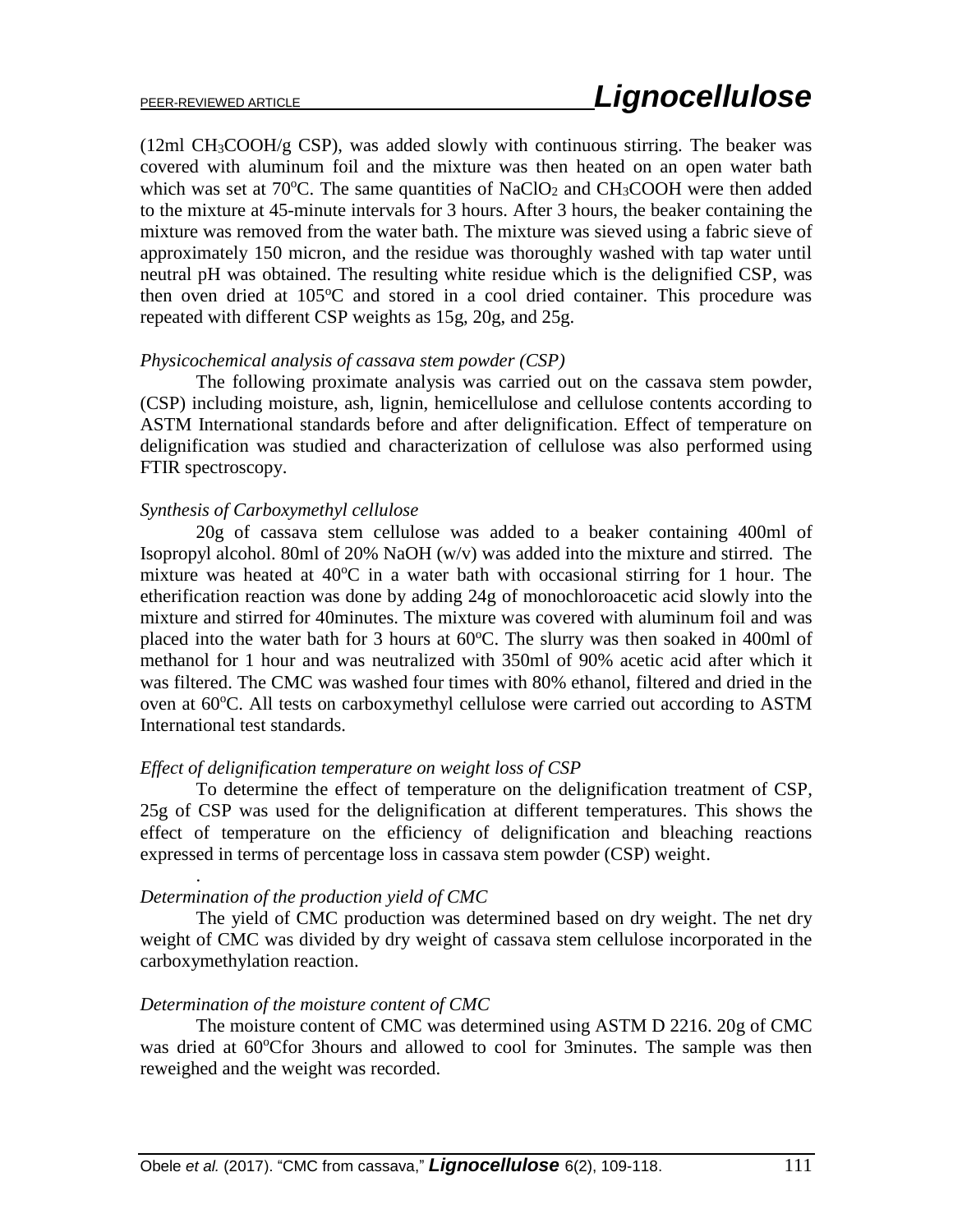#### *Determination of the viscosity of CMC*

3g of CMC was weighed and was dissolved in 90ml of distilled water in a beaker. Then a Brookfield Rotational Viscometer was used to measure the viscosity of the dissolved CMC.

#### *Determination of degree of substitution of CMC*

The degree of substitution of CMC sample was determined by standard method, ASTM D1439.The values for the degree of substitution obtained from potentiometric titration were calculated using equations 1 and 2. Values obtained from potentiometric titration corresponded to the absolute values of the degree of substitution (Rosnah *et al.* 2004).

Carboxymethyl content (%CMC) =  $\frac{BC - DE}{F}$ F (1) Degree of substitution (DS) = 0.162 ×%CMC 1−(0.058 ×%CMC) (2)

In Equs. 1 and 2, *B* is the volume of sodium hydroxide added, *C* is the concentration in normality of sodium hydroxide added, *D* is the volume of hydrochloric acid consumed, *E* is the concentration in normality of hydrochloric acid used, and *F* is the weight of the CMC sample. 162 is the molecular weight of the anhydrous glucose unit and 58 is the net increment in the anhydrous glucose unit for every substituted carboxymethyl group.

#### *Fourier transform infrared (FT-IR) spectroscopy*

The functional groups of the synthesized CMC were determined using a Perkin Elmer Spectrum, RXI Fourier Transform Infrared Spectrophotometer. The samples were dried in an oven at 60 ºC to remove moisture. About 0.2 mg of sample and 2 mg of potassium bromide were mixed and ground finely before the mixture was compressed to form a transparent pellet. The infrared spectra of these samples were measured in the transmission of the wave numbers ranging from  $4000$  to  $400 \text{ cm}^{-1}$ .

## **RESULTS AND DISCUSSION**

#### **Proximate Analysis of Cassava Stem**

Table 1 gives the proximate composition of cassava stem cellulose extracted, its composition before and after treatment.

| Components                                    | Cellulose        | Hemicellulose    | Lignin          | Ash             | Moisture         |  |
|-----------------------------------------------|------------------|------------------|-----------------|-----------------|------------------|--|
| <b>Composition before</b><br>treatment $(\%)$ | $43.25 \pm 0.76$ | $13.42 \pm 0.03$ | $34.5 \pm 0.16$ | $5.33 \pm 0.02$ | $3.6 \pm 0.03$   |  |
| Composition after<br>treatment $(\%)$         | $56.20 \pm 0.32$ | $11.07 \pm 0.04$ | $4.27 \pm 0.05$ | $3.20 \pm 0.01$ | $26.23 \pm 0.58$ |  |

**Table 1.** Proximate Composition of Cassava Stem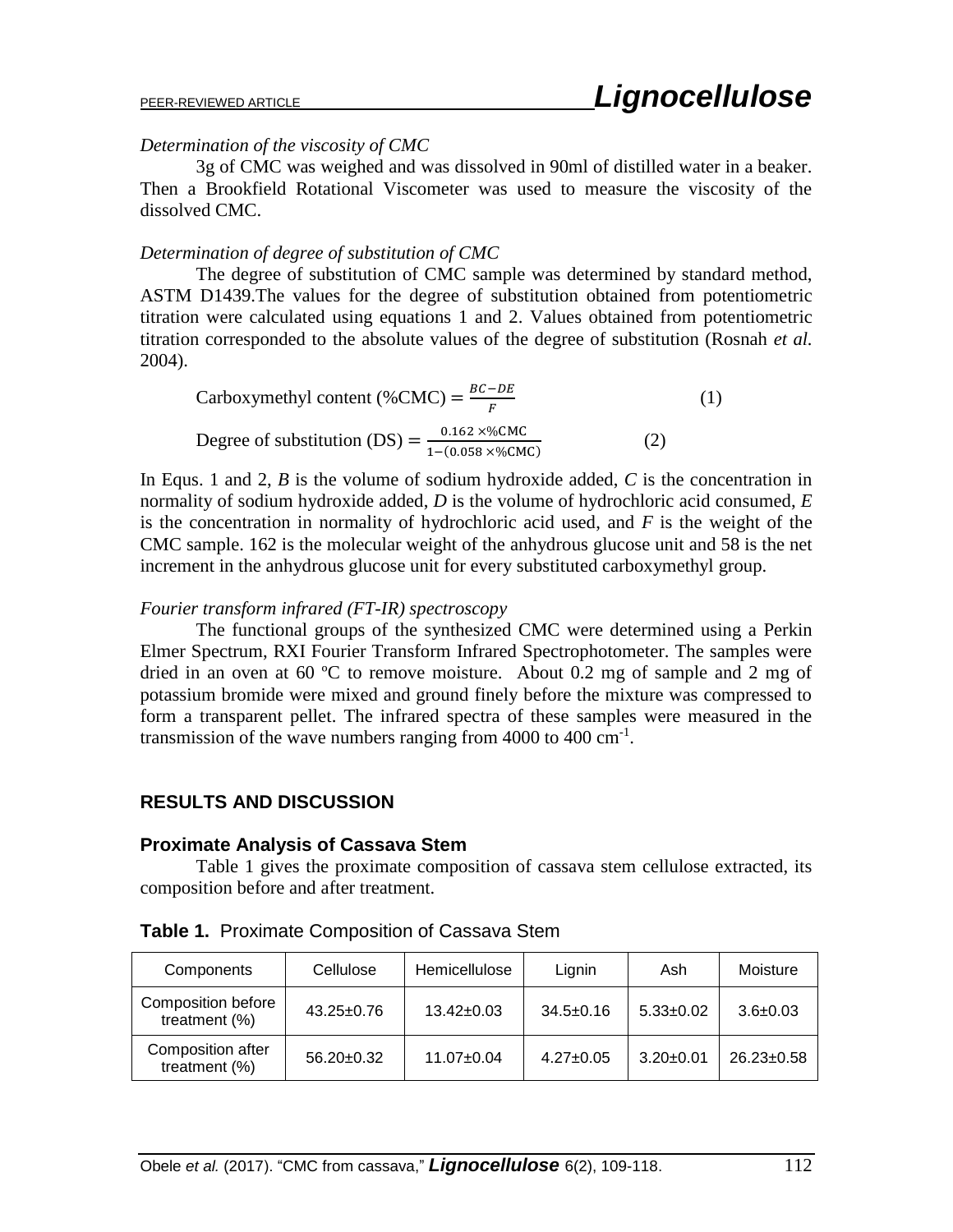The Changes in chemical compositions of cassava stem before and after pretreatment are presented in Table 1.The untreated cassava stem consisted of 43.2% cellulose, 13.42% hemicelluloses, 34.5% lignin and others. After acid chlorite pretreatment, the content of lignin decreased to 4.27%, indicating that 87% of lignin from raw material could be removed after this pretreatment. This is comparable to the decrease in lignin content from 35% to 4% (87% from raw material) after acid chlorite treatment (Klinpratoom *et al.* 2014). It was also reported by that acid treatment followed by the NaOH treatment considerably reduced hemicellulose content and increased cellulose content, (Klinpratoom *et al.* 2014).

#### **Effect of Delignification Temperature on Weight Loss of CSP**

The effect of delignification temperature on weight loss of CSP is presented in Table 2 and illustrated graphically in Figure 1. This figure shows that at low temperature of 30°C, the bleaching reaction is almost insignificant with only 2.8% loss in CSP weight. Increasing the temperature to 50 $\degree$ C increases the loss in weight to 8%, at 70 $\degree$ C, the percentage loss in weight of CSP was 19.2%, while the loss in CSP weight for the delignification reaction obtained at a temperature of  $90^{\circ}$ C was 15.6%. The greatest percentage loss in weight occurred at  $70^{\circ}$ C. The curve obtained shows clearly that the delignification and bleaching reaction is better as temperature increases up to an optimum of  $70^{\circ}$ C but then decreased at  $90^{\circ}$ C. This observation is due to the improvement in activation and decomposition of sodium chlorite at high temperature which also helps to swell the CSP and allow for the accessibility of the particles themselves, resulting in faster diffusion of the bleaching agent inside the bulk of the particles. Although better bleaching was obtained with increase in temperature, the  $\mathbb{R}^2$  value of 0.75 indicated that the relationship between the percentage losses in weight of DLCSP and temperature was not completely linear as the value was not close to 1.



**Fig.1.** Effect of delignification temperature on Weight Loss of CSP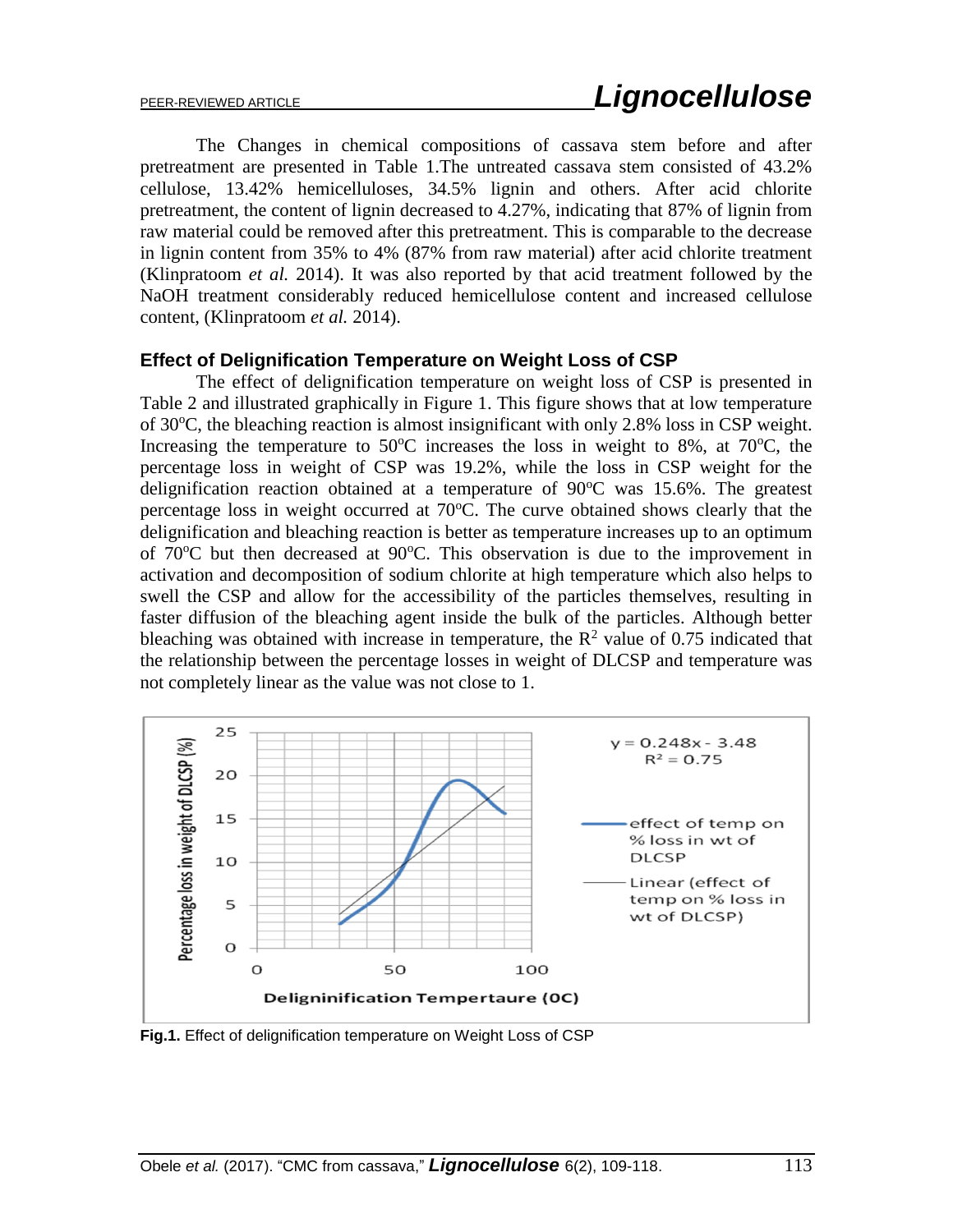**Table 2.** Effect of Delignification Temperature on Weight Loss of CSP, Initial Weight of CSP= 25g

| Temperature<br>(°c) | Weight of<br>DLCSP (g) | Loss in Weight<br>of $CSP(q)$ | Percentage loss<br>in weight of CSP<br>$\frac{1}{2}$ |  |  |
|---------------------|------------------------|-------------------------------|------------------------------------------------------|--|--|
| 30                  | 24.3                   | 0.7                           | 2.8                                                  |  |  |
| 50                  | 23.0                   |                               | 8.0                                                  |  |  |
| 70                  | 20.2                   | 4.8                           | 19.2                                                 |  |  |
| 90                  | 21.1                   | 3.9                           | 15.6                                                 |  |  |

#### **Yield of CMC Production**

Using the basis of dry weight analysis, the net dry weight of CMC was determined using Eq.3.

Yield of CMC (%) = 
$$
\frac{\text{weight of dried CMC (g)}}{\text{dry weight of dil csp(g)}} \times 100
$$
 (3)

The % yield of CMC in this research is 121.5% (24.3 g). Although the yield of cellulose from cassava stem is poor, this increase in mass of CMC is due to the swelling of the cellulose in alkaline medium during the mercerization stage of the carboxymethylation reaction.

#### **Moisture Content of CMC**

Carboxymethyl cellulose is a hydrophilic derivative of cellulose and the moisture content is calculated using Eq.4,

$$
Moisture content (\%) = \frac{W_1 - W_2}{W_1} \times 100 \tag{4}
$$

Where  $W_1$  is the weight of the moist CMC, and  $W_2$  is the weight of the dried CMC

The moisture content calculated for CMC is76%. This shows that CMC has high moisture content owing to its hydrophilic nature. Due to this high water content, hydrogen bond is formed between water molecules and CH2COONa in the polymer chain.

#### **Viscosity of CMC**

Viscosity provides information on flow characteristics of the fluid involved in processing operation and product. The commercial range for low viscosity CMC is between 20 and 50 cP in 2% concentration of solution.

The viscosity of CMC from this study is 43.4 cP. Viscosity can be affected by many factors such as NaOH used during synthesis. Even though the CMC was washed with alcohol, there was some residual NaOH which could not be washed away by ethanol and these resulted in extra NaOH being contained in the final product of carboxymethylation and thus decreased the viscosity. Also viscosity can be reduced by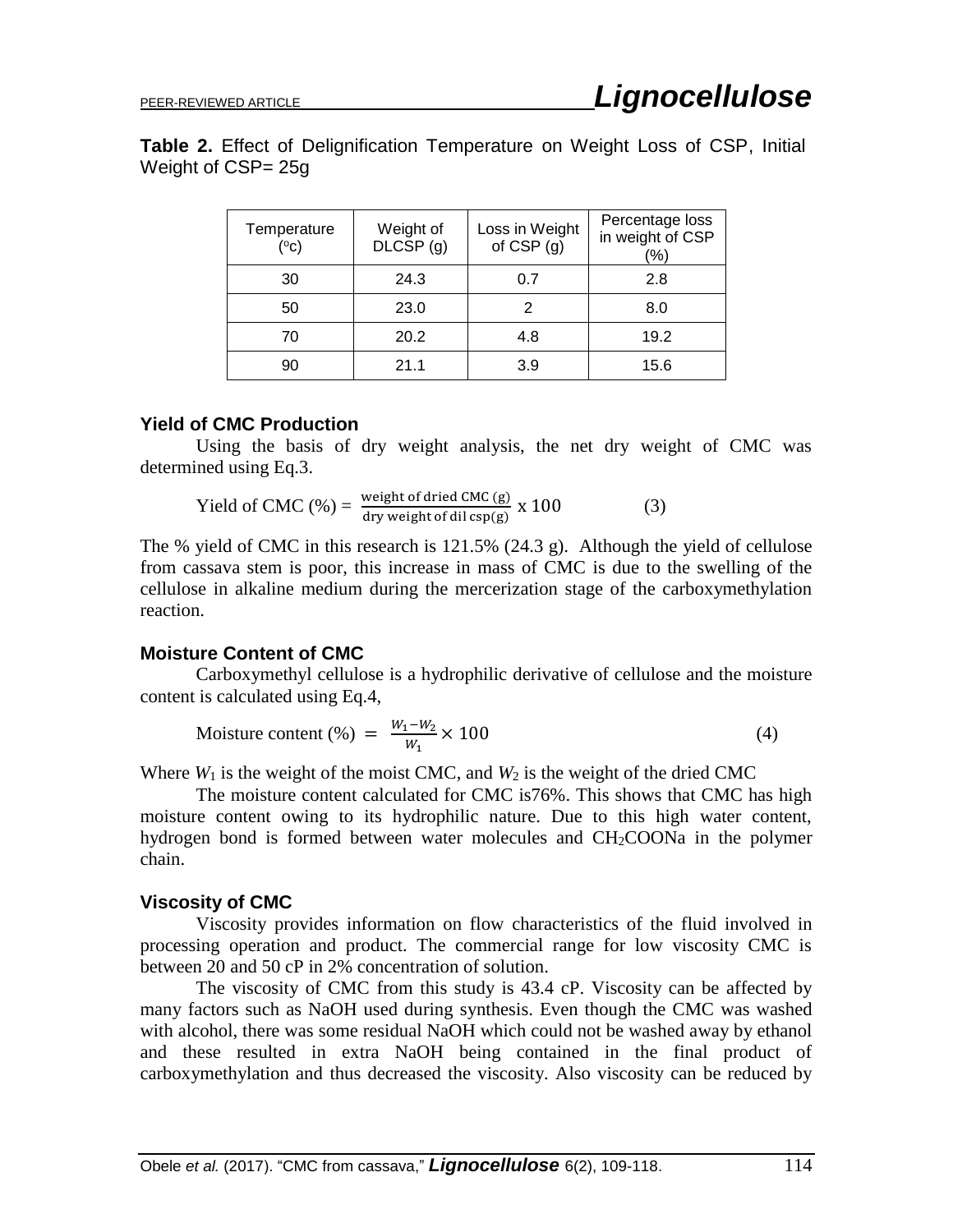the degradation of the polysaccharide. The viscosity of CMC is very essential so as to determine its possible application.

# **Degree of Substitution (DS) Value of CMC**

The DS of most commercial CMC is from 0.4 to 1.4 and researchers are always looking for ways to increase degree of substitution (Sara and Lo 2005; Silva *et al.* 2004).When the DS is below 0.4, the CMC is swellable but insoluble, while above this value, CMC is fully soluble and its hydro affinity increases with increasing DS value (Varshney *et al.* 2011).

The degree of substitution, DS value for the CMC synthesized was 0.65. It is fully soluble in water and its solubility will increase with temperature. The carboxymethylation reaction efficiency is higher as a result of the use of high polarity solvent, isopropanol. A comparison between DS value of carboxymethyl cassava stem cellulose and other sources cellulose is shown in Table 3. Significant differences were observed in the DS values. However, the different experimental conditions and chemicals used can be attributed to the cause of the differences.

|                | Table 3. Comparison of DS of CMC from Cassava Stem with CMC from Other |  |  |  |  |  |
|----------------|------------------------------------------------------------------------|--|--|--|--|--|
| <b>Sources</b> |                                                                        |  |  |  |  |  |

| Source of cellulose       | Degree of substitution | References              |  |  |
|---------------------------|------------------------|-------------------------|--|--|
| Water hyacinth            | $0.24 - 0.73$          | Barai et al. 1996       |  |  |
| Sago waste                | $0.33 - 0.82$          | Pushpamalar et al. 2006 |  |  |
| Sugar beet pulp cellulose | $0.11 - 0.67$          | Togrul and Arslan. 2003 |  |  |
| Lantana camara            | $0.20 - 1.22$          | Varshney et al.2006     |  |  |
| Palm kernel cake          | 0.67                   | Bono <i>et al.</i> 2009 |  |  |
| Cassava stem powder       | 0.65                   | This work               |  |  |

#### FT-IR Analysis of Cellulose and CMC

The FT-IR of cellulose from cassava stem and CMC can be seen in Figures 2 and 3 respectively. From Fig. 2, the cellulose spectra at the band on  $3332.2 \text{ cm}^{-1}$  are due to the stretching frequency of the –OH groups as well as the intramolecular and inter- molecular hydrogen bonds in cellulose. The peak at wavenumber of 1032.5 cm-1 is due to  $\geq$ C-O-C. The C-H stretching vibration is shown at peak 2907.3 cm<sup>-1</sup>. Other peaks appearing at wavenumbers of 1423.8 cm<sup>-1</sup> and 1319.5 cm<sup>-1</sup> can be attributed to  $-CH_2$  scissoring and  $-$ CH bending vibration, respectively. The peaks at  $1636.3 \text{cm}^{-1}(\text{COO})$  and  $1423.8 \text{ cm}^{-1}(\text{CH}_2)$ scissoring) indicate the presence of carboxymethyl substituent. According to Biswal *et al.* (2004) and Pescok *et al.* (1976), carboxyl groups and its salts have frequencies at wavenumbers of  $1600 \text{ to } 1640 \text{ cm}^{-1}$  and  $1400 \text{ to } 1450 \text{ cm}^{-1}$ .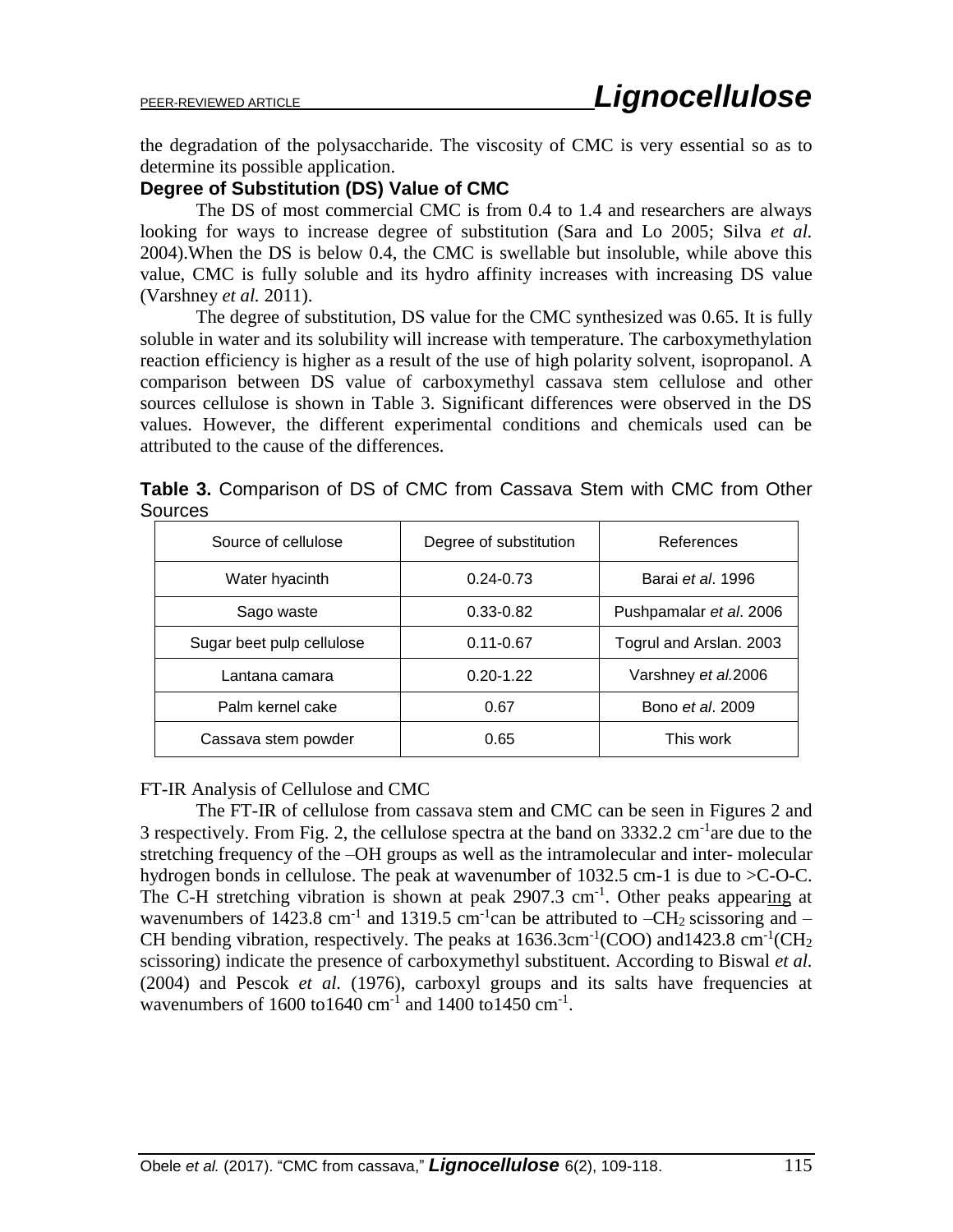# PEER-REVIEWED ARTICLE *Lignocellulose*



**Fig. 2.**FT-IR spectrum of cellulose from cassava stem



**Fig. 3.**FT-IR spectrum of CMC obtained fromcassava stem

# **CONCLUSIONS**

Cellulose from cassava stem was converted to carboxymethyl cellulose by mercerization with NaOH and treatment with Isopropanol followed by etherification with monochloroacetic acid.

- 1. High yield of CMC (121.5%) was achieved. This could be attributed to the use of isopropanol as solvent during the mercerization stage.
- 2. The degree of substitution of CMC was determined from potentiometric titration to give the value of 0.65 showing that the synthesized CMC is water soluble with viscosity of 43.4 cP.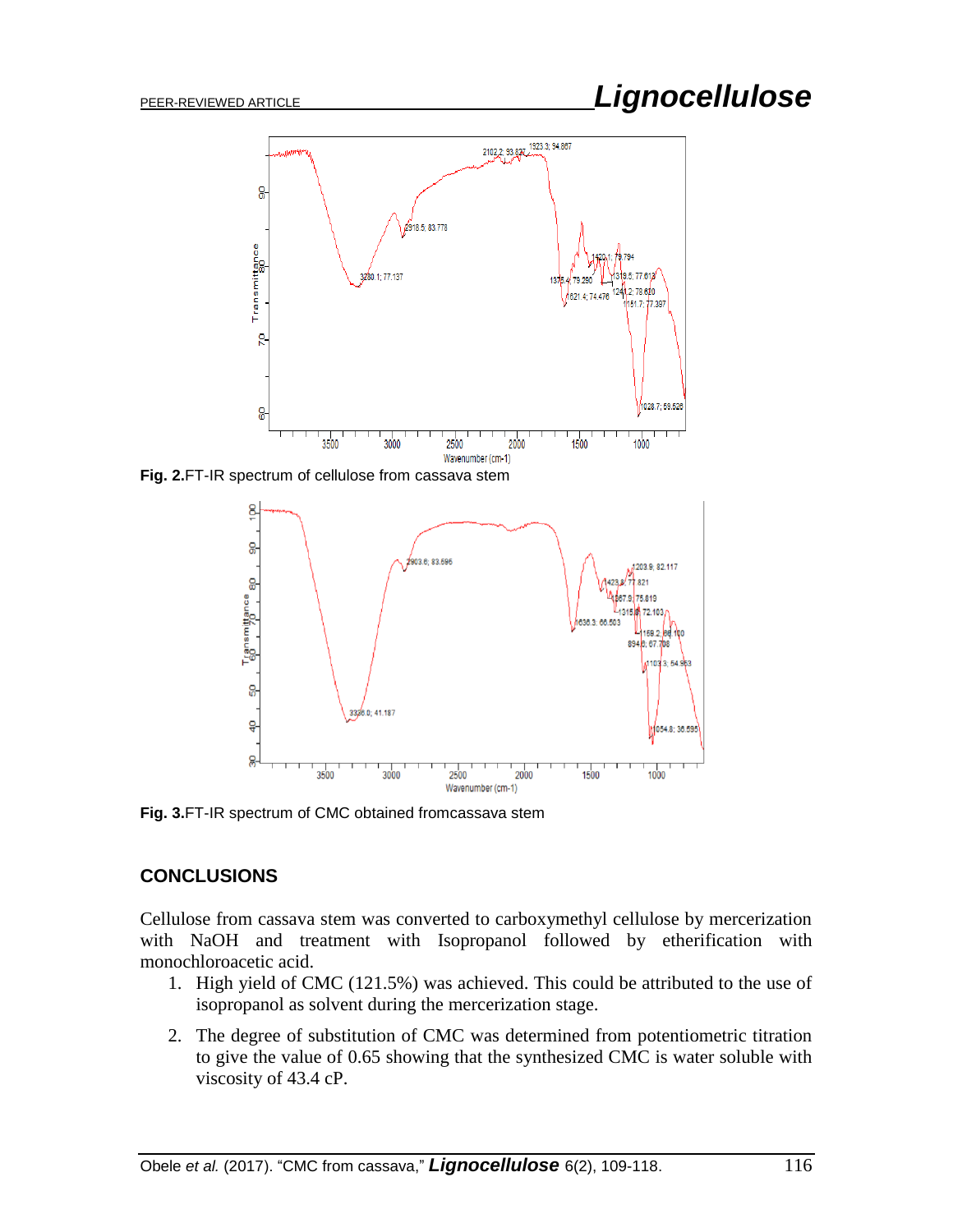3. FT-IR Spectroscopy of CMC confirmed the change of cellulose to CMC by the presence of carboxyl, COO group at the wavenumber of 1636 cm<sup>-1</sup> and -CH group at 1423.8 cm<sup>-1</sup>. CMC can be used for various applications like thickeners in toothpastes, ice creams and paints, viscosity modifiers, as frozen desserts in food and etc.

# **REFERENCES CITED**

- Adinugraha, M. P. Marseno, D. W., and Haryadi, (2005). "Synthesis and characterization of sodium carboxymethyl cellulose from Cavendish banana pseudo stem (Musa cavendishii LAMBERT)," *Carbohydrate Polymers* 62(2), 164-169.
- ASTM(1994)."Standard test methods for sodium carboxymethyl cellulose,"ASTM Committee on Standards, Philadelphia, 291-298.
- Barai, B. K., Singhal, R. S., and Kulkarni, P. R. (1997). "Optimization of a process for preparing carboxymethyl cellulose from water hyacinth (Eichhorniacrassipes)," *Carbohydrate Polymers* 32, 229- 231.
- Biswal, D. R., and Sing, R. P. (2004). "Characterization of carboxymethyl cellulose and polyacrilamide graft copolymer," *J.Carb. Poly*. 57, 379-387.
- Bono, A., Ying, P. H., Yan, F. Y., Muel, C. L., Sarbatly, R., and Krishnaiah, D. (2009). "Synthesis and characterization of carboxymethyl cellulose from palm kernel cake," *Advances in Natural and Applied Sciences* 3(1), 5-11.
- Hutomo, G. S., Marseno, D. W., Anhgrahini, S., and Supriyanto. (2012), "Synthesis and characterization of sodium carboxymethyl cellulose from pod husk of cacao ( Theobroma Cacao L.)," *African Journal of Food Science* 6(6), 180 -185.
- Israel, A.U., Obot, I. B., Umoren, S.A., Mkepenie, V., and Asuquo, J. E. (2008). "Production of cellulosic polymers from agricultural wastes,"*E-Journal of Chemistry* 5(1), 81-85.
- Klinpratoom, B., Ontanee, A., and Ruangviriyachai, C. (2014). "Improvement of cassava stem hydrolysis by two-stage chemical pretreatment for high yield cellulosic ethanol production,"*Korean J. Chem. Eng*. 32(3), 413-423.
- Kodali, B., and Pogaku, R. (2006). "Pretreatment studies of rice bran for yhe effective production of cellulose," *Electron. J. of Environ. Agric. Food Chem*. 5, (2).
- Kumar, R., Hu, F., Hubbell, C. A., Ragauskas, A.J., and Wyman, C. T. (2013). "Comparison of laboratory delignification methods, their selectivity, and impacts on physiochemical characteristics of cellulosic biomass," *Bioresour. Technol*, 130, 372.
- Rekaby M. M., El Thalouth, I. A., Rahman, A. H., and El- Khabery, S. A. (2010). "Technological evaluation of Carboxymethyl sesbania in reactive printing," *BioResources* 5(6), 1517-1529.
- Odozi, T. O., Dore, R. O., Akaranta, O. A., and Hart, A. E. (1986). "Using carboxymethylated cassava (Manihot) wastes as thickeners for latex paint," *Carbohydrate Polymers. 6, 249-256.*
- Onigbinde, M., and AdeagoV. (2015). "Synthesis of industrial raw material from cellulosic agricultural wastes: focus on carbxymethyl cellulose," *Nova Journal of Engineering and Appled Sciences* 4(1) 1-6.